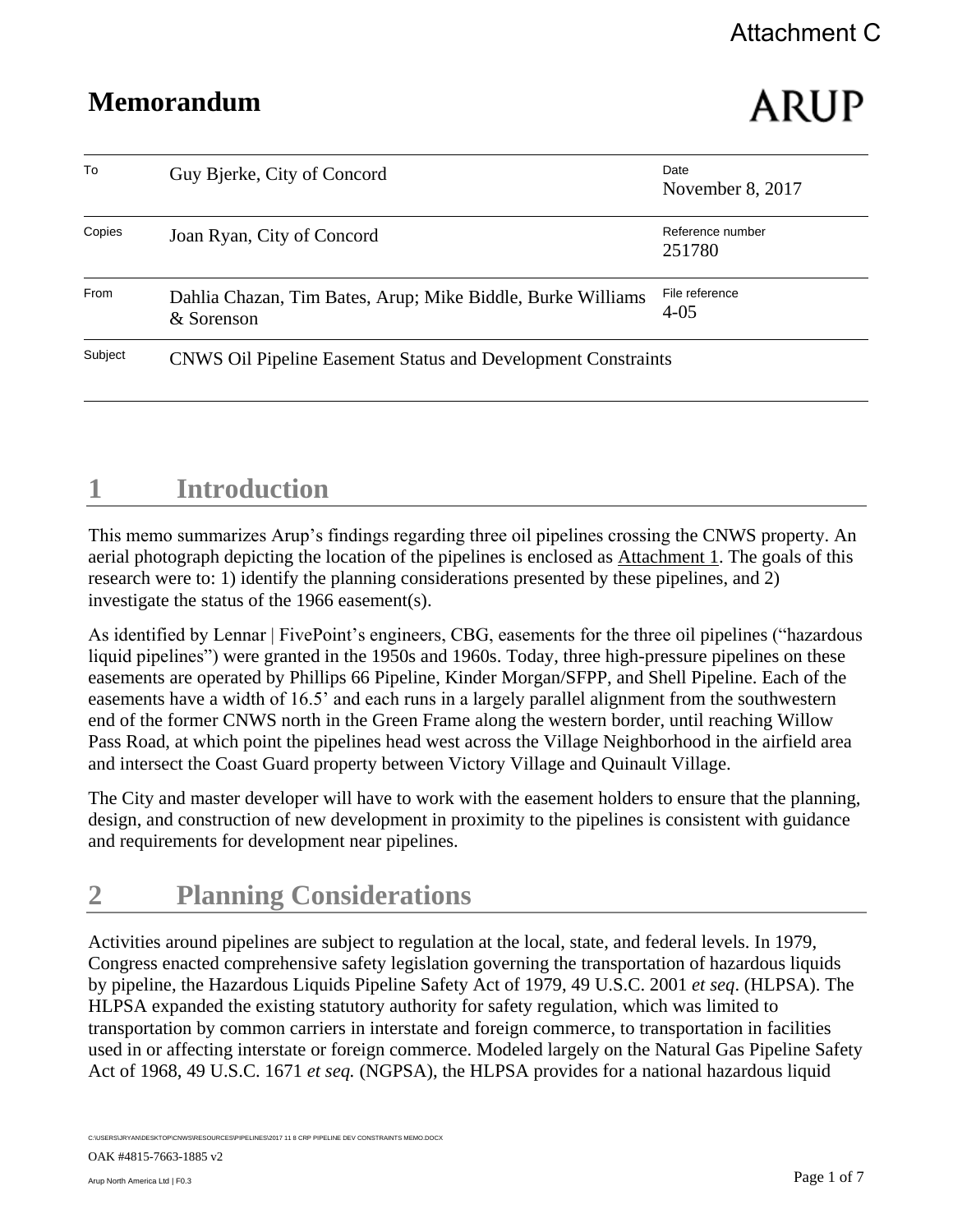pipeline safety program with nationally uniform minimal standards and with enforcement administered through a Federal-State partnership. The HLPSA leaves to exclusive Federal regulation and enforcement the "interstate pipeline facilities," those used for pipeline transportation of hazardous liquids in interstate or foreign commerce. For the remainder of pipeline facilities, denominated "intrastate pipeline facilities," the HLPSA provides that the same Federal regulation and enforcement will apply unless a State certifies that it will assume those responsibilities. A certified State must adopt the same minimal standards but may adopt additional more stringent standards so long as they are compatible.

Based on a review of the National Pipeline Mapping System, the pipeline facilities in question are "intrastate pipeline facilities". Pursuant to Government Code Section 51010, the State Fire Marshall exercises exclusive safety regulatory and enforcement authority over intrastate hazardous liquid pipelines and is authorized to implement the HLPSA as necessary to obtain annual federal certification. Accordingly, the three pipelines in question appear to be subject to the exclusive safety regulatory and enforcement authority of the State Fire Marshall.

The State Fire Marshall has adopted regulations as it relates to hazardous liquid pipelines at Title 19, Division 1, Chapter 14, California Code of Regulations; Section 2000 thereof adopts by reference the provisions of the HLPSA (Title 49 of the Code of Federal Regulations, Part 195). It does not appear that the State Fire Marshall has adopted more stringent development constraints than those contained in the HLPSA. Finally, at a local level, jurisdictions can apply their own, more stringent land use and development controls surrounding pipelines. The City of Concord does not appear to have adopted any such controls.

Pursuant to applicable federal law, Section 195.210 (b) of the HLPSA provides that no pipeline may be located within 50 feet of any private dwelling, any industrial building or place of public assembly in which persons work, congregate, or assemble, *unless* it is provided with at least 4 feet of cover. Thus, absent the adoption of more stringent set back requirements, it will be important to understand the depth at which these pipelines are situated. We do not currently have information on the depth of cover.

Pursuant to applicable state law, Section 14010, Article 2, Subchapter 1, Chapter 13, Division 1, Title 5, California Code of Regulations, provides that a school site shall not be located within 1500 feet of a pipeline that "can pose a safety hazard as determined by a risk analysis study." Other than these 2 provisions, state and federal laws and regulations do not provide detailed guidance on setbacks for different types of land uses.

Further, independent of land use, California Government Code Section 51014.6 provides that the primary requirement is that pipeline operators have unimpeded access to the entire pipeline easement for operations, maintenance, and emergencies, which has implications for development adjacent to the easement that might otherwise "prevent complete and unimpaired access to the easement"; further, the easement should not be planted with trees and shrubs that would inhibit aerial observation of the pipeline, though this does not prohibit revegetation of landscape material that was disturbed by construction of the pipeline or planting and harvesting seasonal agricultural crops.

Finally, although not regulatory in nature, the pipeline operators have prepared more detailed guidelines (explained in Section 2.5) for construction and development in close proximity to pipelines.

C:\USERS\JRYAN\DESKTOP\CNWS\RESOURCES\PIPELINES\2017 11 8 CRP PIPELINE DEV CONSTRAINTS MEMO.DOCX

OAK #4815-7663-1885 v2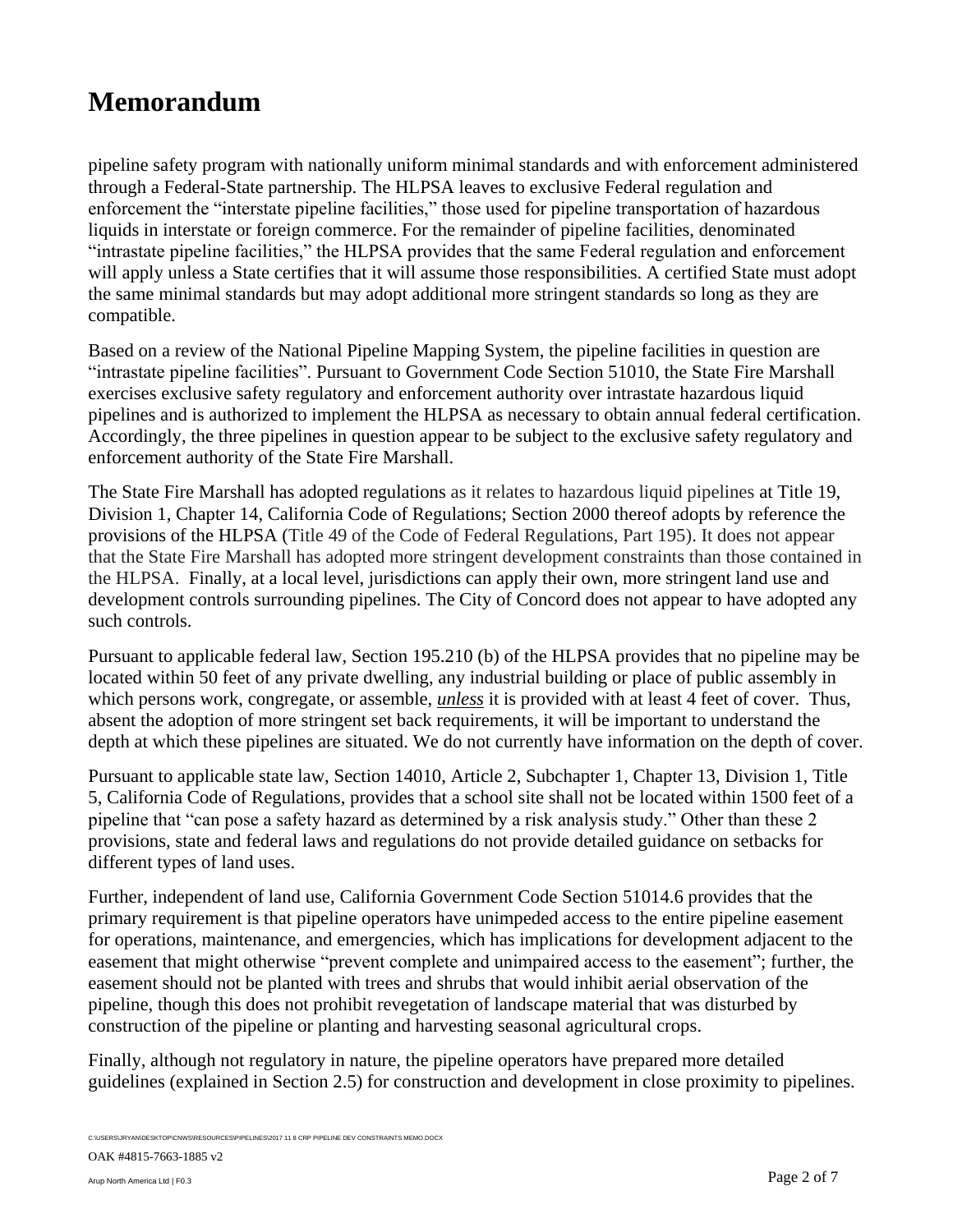While these setbacks and specifications are not enshrined in state and federal regulation, they represent the industry's attempt to provide a set of standard practices.

#### **2.1 Federal regulation**

At the federal level, the Code of Federal Regulations Title 49, Part 195, regulates hazardous liquid pipelines and establishes standards for their design and operation.<sup>1</sup> It makes provisions for the siting of pipelines, and provides the following guidance on setbacks and restrictions on land uses in close proximity to a pipeline easement.

Part 195 establishes:

195.210 Pipeline location.

(a) Pipeline right-of-way must be selected to avoid, as far as practicable, areas containing private dwellings, industrial buildings, and places of public assembly.

(b) No pipeline may be located within 50 feet (15 meters) of any private dwelling, or any industrial building or place of public assembly in which persons work, congregate, or assemble, unless it is provided with at least 12 inches (305 millimeters) of cover in addition to that prescribed in §195.248.

- 195.248 Cover over buried pipeline.

In industrial, commercial, and residential areas, pipelines should be at least 36 inches below the surface (and below the level of cultivation).

Part 195 also requires operators to regularly inspect pipelines by walking, driving, flying or other means.

#### **2.2 State regulation**

At the state level, the State Fire Marshal serves as the regulatory and enforcement authority over intrastate pipelines. Recall that the State Fire Marshall has adopted by reference the aforementioned federal regulations set forth in Part 195. In addition, California Government Code Title 5 (Local Agencies), Division 1, Part 1, Chapter 5.5 establishes the following guidelines for intrastate pipelines:<sup>2</sup>

- No structures or improvements may be constructed within a pipeline easement.
- No structure, wall, or fence adjacent to the easement may be built that would prevent complete and unimpaired surface access to the easement.

 $\frac{1}{2}$  The full text of the Chapter 5.5 can be found on the California Legislative Information website:

OAK #4815-7663-1885 v2

 $\overline{a}$ 

<sup>&</sup>lt;sup>1</sup> Code of Federal Regulations Title 49 Part 195 is available online[: https://www.ecfr.gov/cgi-bin/text](https://www.ecfr.gov/cgi-bin/text-idx?SID=ae6ec6ffd005de5d8d9b4f1ad6654645&mc=true&tpl=/ecfrbrowse/Title49/49cfr195_main_02.tpl)[idx?SID=ae6ec6ffd005de5d8d9b4f1ad6654645&mc=true&tpl=/ecfrbrowse/Title49/49cfr195\\_main\\_02.tpl](https://www.ecfr.gov/cgi-bin/text-idx?SID=ae6ec6ffd005de5d8d9b4f1ad6654645&mc=true&tpl=/ecfrbrowse/Title49/49cfr195_main_02.tpl)

[http://leginfo.legislature.ca.gov/faces/codes\\_displayText.xhtml?lawCode=GOV&division=1.&title=5.&part=1.&chapter=5.](http://leginfo.legislature.ca.gov/faces/codes_displayText.xhtml?lawCode=GOV&division=1.&title=5.&part=1.&chapter=5.5.) [5.](http://leginfo.legislature.ca.gov/faces/codes_displayText.xhtml?lawCode=GOV&division=1.&title=5.&part=1.&chapter=5.5.)

C:\USERS\JRYAN\DESKTOP\CNWS\RESOURCES\PIPELINES\2017 11 8 CRP PIPELINE DEV CONSTRAINTS MEMO.DOCX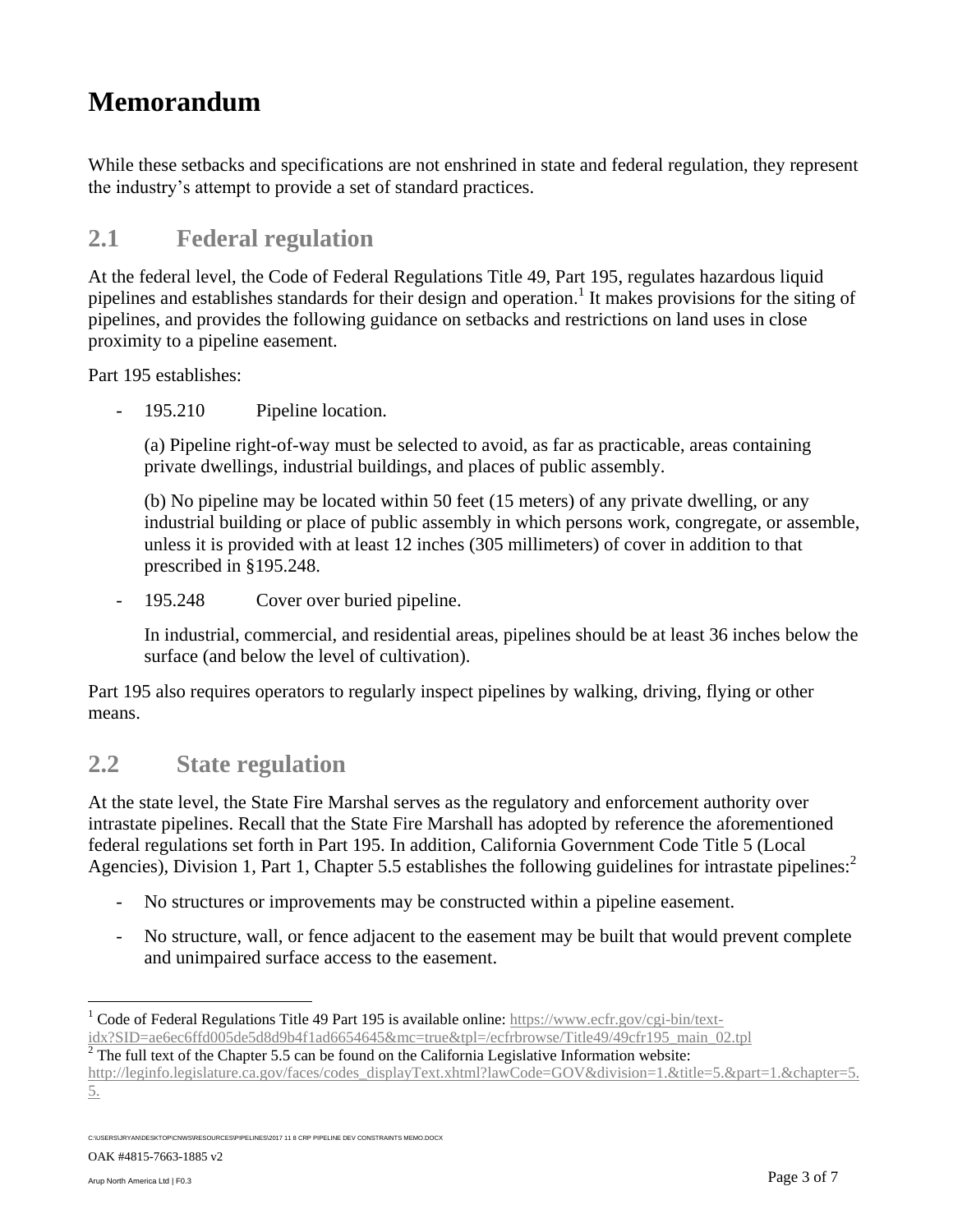- No shrubbery or shielding in or along the easement may be built that will impair aerial observation.
- The easement may be revegetated following pipeline construction and the operator may permit seasonal agriculture, if desired.
- Operators are permitted to conduct any necessary activities within their easement, including construct, replace, relocate, repair, or operate the pipeline.

Beyond these regulations, California has also established regulations setting the minimum distance between sites for school facilities and pipelines. Section 14010 of Title 5 of the California Code of Regulations establishes standards for construction of school facilities which prevent a school site from being located within 1,500 feet of a pipeline easement that poses a safety hazard as determined by a risk analysis study.<sup>3</sup> Thus, any required school properties must be sited to maintain this minimum setback distance.

Additionally, the California Department of Education has published a School Site Selection and Approval Guide, which offers further guidance related to pipelines:<sup>4</sup>

- School site cannot contain hazardous substance pipelines (including crude oil and refined liquid products) "unless the pipeline is a natural gas line which is used only to supply natural gas to that school or neighborhood."
- A geological and environmental hazards report for a proposed school site would document all high-pressure pipelines and fuel transmission lines within 1,500 feet of a proposed site.

Section 14010 of Title 5 of the California Code of Regulations sets forth numerous additional criteria unrelated to oil pipelines that will need to be factored in relative to the siting of a school site.

Finally, if there are public drinking water wells within 1,000 feet of a pipeline, each pipeline operator must prepare a pipeline wellhead protection plan pursuant to Government Code Section 51017.2 in order to address potential contamination to the public water well from a pipeline rupture or leak.

#### **2.3 Local regulations**

The City of Concord Municipal Code does not provide any guidance on setbacks from, or development standards related to, hazardous materials pipelines. The U.S. DOT Pipeline & Hazardous Materials Safety Administration (PHMSA) provides guidance to local communities on development near pipelines.<sup>5</sup> It offers general recommendations and offers examples how communities have implemented

OAK #4815-7663-1885 v2

 $\overline{a}$ 

<sup>&</sup>lt;sup>3</sup> California Code of Regulations Title 5 School Facilities Construction standards is available on the Department of Education website: [http://www.cde.ca.gov/ls/fa/sf/title5regs.asp.](http://www.cde.ca.gov/ls/fa/sf/title5regs.asp) The Department of Education also provides a guidance protocol on assessing school site pipeline risk[: http://www.cde.ca.gov/ls/fa/sf/pipeline.asp.](http://www.cde.ca.gov/ls/fa/sf/pipeline.asp)

 $4$ <sup>4</sup> The entire school siting guide is available on the Department of Education website: <http://www.cde.ca.gov/ls/fa/sf/schoolsiteguide.asp>

 $\overline{5}$  The PHMSA provides a wide variety of resources for communities to establish guidelines further restricting uses near pipelines.<https://primis.phmsa.dot.gov/comm/pipa/LandUsePlanning.htm?nocache=4645>

C:\USERS\JRYAN\DESKTOP\CNWS\RESOURCES\PIPELINES\2017 11 8 CRP PIPELINE DEV CONSTRAINTS MEMO.DOCX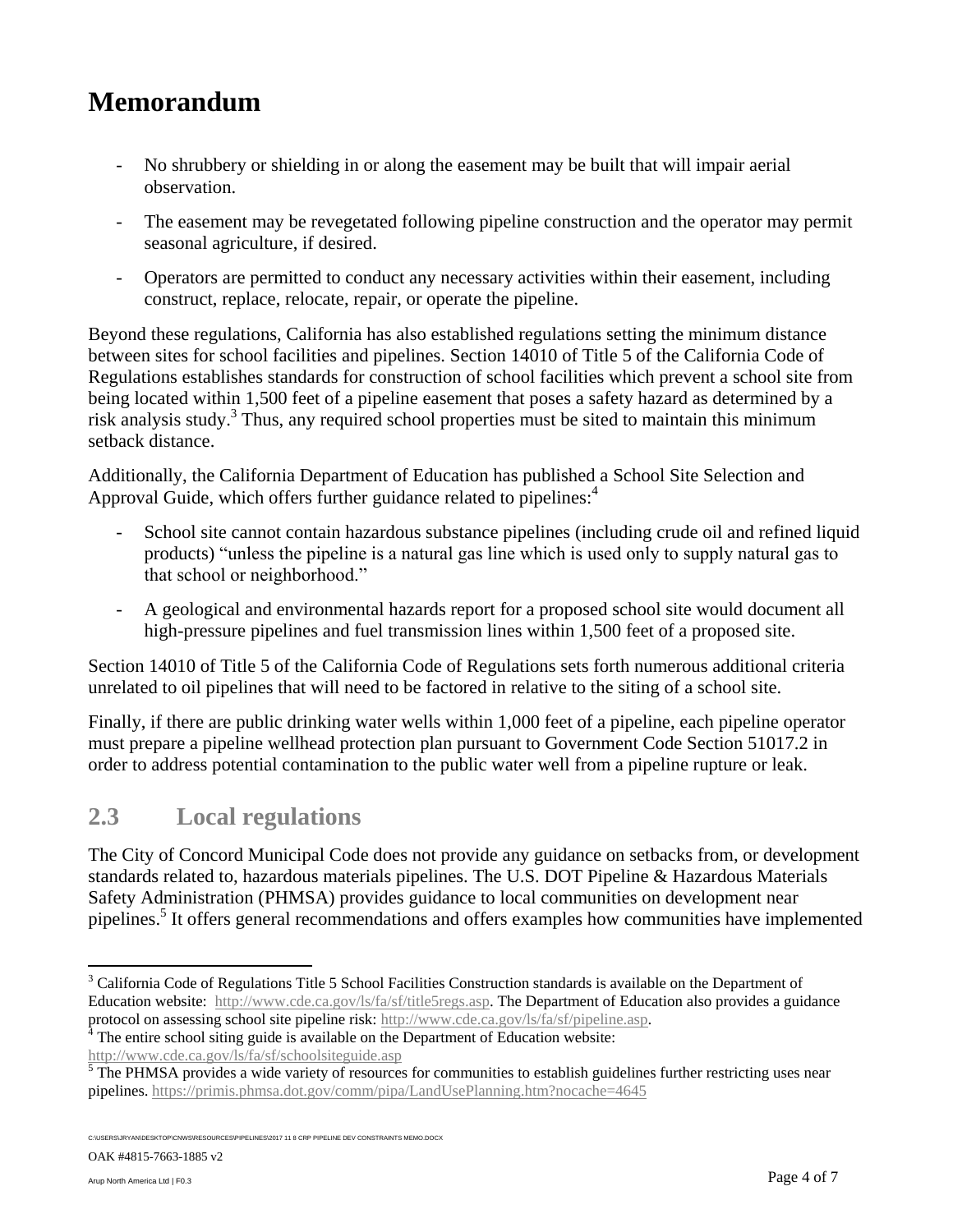"planning areas" and "consultation zones" to facilitate planning for safe development near pipelines beyond simply establishing a setback.

#### **2.4 Easement language**

The language of the three pipeline easements in the CNWS provides for the pipeline operators to safely operate, maintain, repair, and replace the pipeline. They do not specify any further use constraints or setbacks in relation to the 16.5 foot width of the easement itself. The easement language allows for the U.S. Government (grantor of the easement) to terminate the easements in whole or in part if the government determines that the pipeline constitutes an undue interference with any of its activities. If terminated, the cost of pipeline removal would fall to the operator.

#### **2.5 Oil industry guidelines**

The American Petroleum Institute (API) has prepared guidelines<sup>6</sup> that establish recommended setbacks, distances, and other specifications for how various construction, utility, and development activities interact with pipelines. In general, these guidelines call for uninhabited structures and development to be set back at least 25 feet from the pipeline, and inhabited buildings or places of public assembly to be set back 50 feet. The guidelines also explain that the pipeline easement should be kept clear in order to enable aerial surveillance, routine maintenance, and emergency response access. In some cases, ornamental trees and landscaping in the easement may be permitted. Guidance for access and maintenance of the easement right-of-way essentially replicate California regulations, as noted in section 2.2.

Additionally, Phillips 66 Pipeline provided Arup their generic guidelines for development activities in close proximity to their pipelines.<sup>7</sup> Like the API guidelines, these include numerous criteria for setbacks, permitted and restricted uses near pipelines, including the following:

- Uninhabited buildings, engineering works, patios, or other temporary or permanent structures: 25 foot setback from the pipeline. Some temporary uses, such as parking construction equipment, may be permitted in the easement right-of-way with prior written approval from the permittor (Phillips).
- Inhabited structures, including private dwellings, industrial buildings, or places of public assembly: 50 foot setback from the pipeline (to be included as a deed or plat restriction on any parcel carved out of the lands that abut the right-of-way).
- Parallel utilities: 25 feet (with minimum height of 20 feet for overhead cables) from pipeline.
- Non-parallel utility poles, guy wires, and anchors: 8 feet from pipeline.
- Parallel roads: 25 feet from road edge to pipeline.

OAK #4815-7663-1885 v2

 $\overline{a}$ 

 $6$  The API guidelines are available online from Phillips 66 Pipeline: [http://www.phillips66pipeline.com/am-site/media/api](http://www.phillips66pipeline.com/am-site/media/api-guidelines-for-property-development.pdf)[guidelines-for-property-development.pdf](http://www.phillips66pipeline.com/am-site/media/api-guidelines-for-property-development.pdf)

 $\sqrt{7}$  The Phillips 66 Pipeline Encroachment Guidelines are attached.

C:\USERS\JRYAN\DESKTOP\CNWS\RESOURCES\PIPELINES\2017 11 8 CRP PIPELINE DEV CONSTRAINTS MEMO.DOCX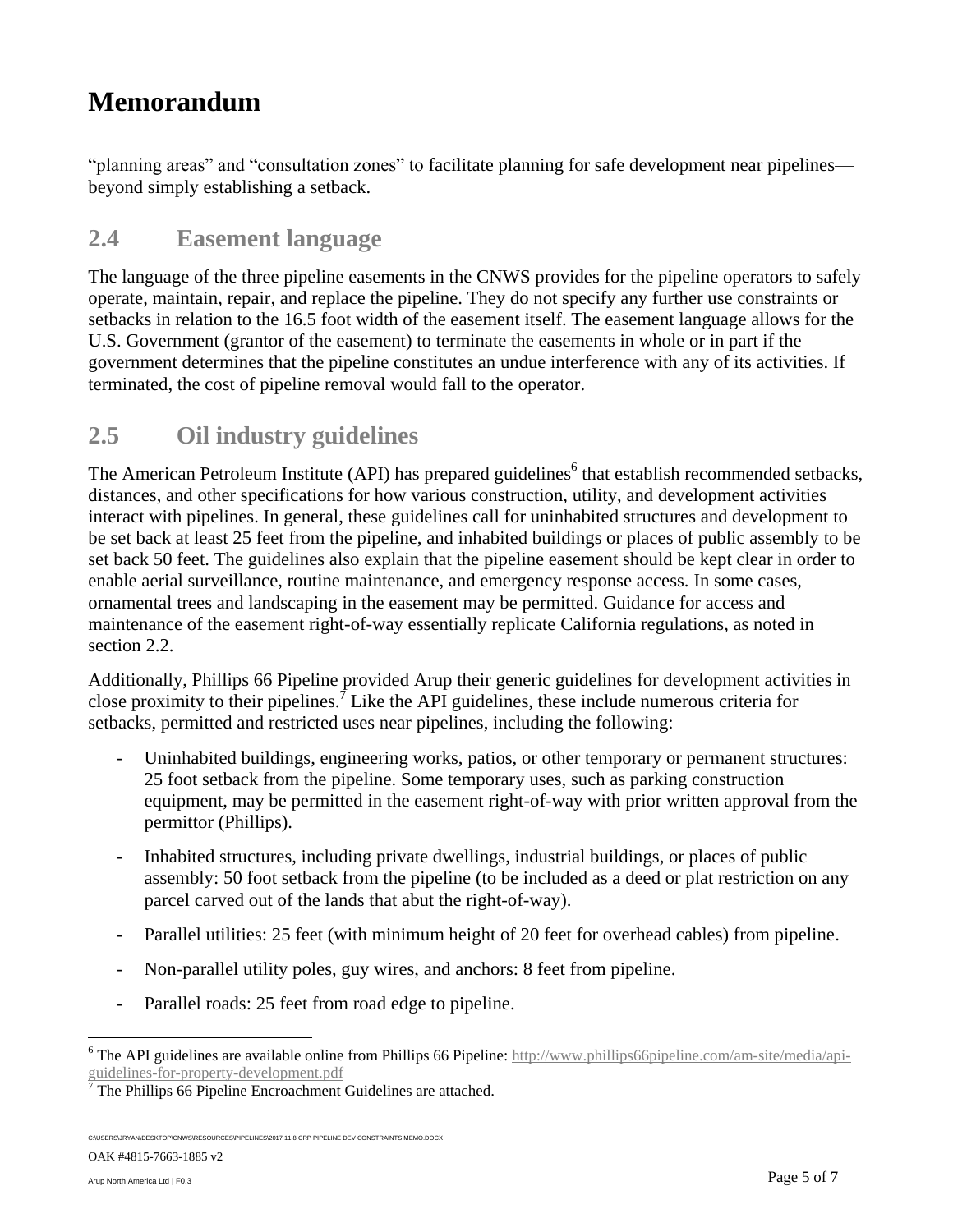- Roads passing over the pipeline should cross at an angle as close to 90 degrees as possible, and depth of cover shall be at least 48 inches under road surfaces from top of pipe to top of surface.
- Fences will not be allowed on the easement right-of-way without prior approval of the permittor and must be easily removable.
- Trees or deep-rooted plants are not permitted in the right-of-way.
- Pipeline greenbelt: 25 feet on either side of pipeline, or width of the easement, to be established when platting any new residential or commercial subdivision subject to the permittor's easement in order to provide that no lot lines or fences cross into the right-of-way.

The guidelines include other conditions and notes, including for utilities and the construction phase of nearby projects.

### **3 1966 easement status**

CBG identified the 1966 easement as having a 50 year term, which expired in 2016. This easement contains a pipeline operated by Shell Pipeline. We were unable to find someone at Shell to confirm this statement and explain the current status, but understand generally that easements are often renewed without being formally recorded.

C:\USERS\JRYAN\DESKTOP\CNWS\RESOURCES\PIPELINES\2017 11 8 CRP PIPELINE DEV CONSTRAINTS MEMO.DOCX